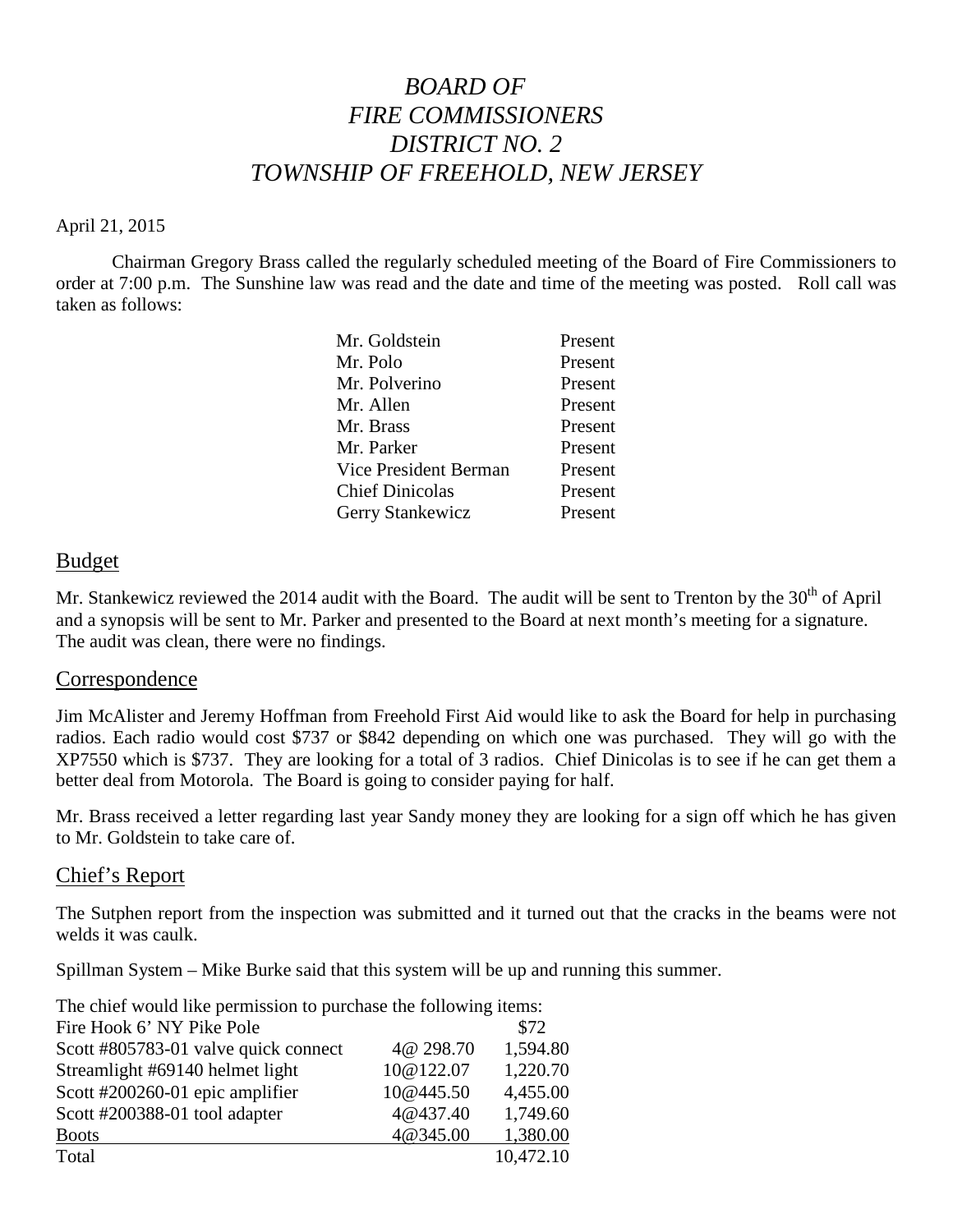## Radio & Alarm

Progress.

### Building

The transfer switch for the Main Base has been installed.

Pond Road – There are some issues with the toilet there Mr. Polo is going to get a quote to get it fixed.

### Insurance

The necessary paperwork has been filled out for Peter. Steve Soloway is starting to collect his pension Mr. Goldstein is working on completing the paperwork.

### Maintenance

77 – radio is done. The main base radio is also done.

85 – the light tower and the check engine light have been fixed, and we are still waiting for the recall on the cooling fan and installation of the k12 blade holder.

74 – needs new portables \$1300 each radio and charger. Chief Dinicolas will get more info and how many radios.

The radios are done on 75, 77, 85, and 90

The hose testing is done. The ladder and pump testing is scheduled to be in June or July.

#### New Business

Nothing at this time.

#### Old Business

Mr. Polo had 4 cell lines that were no longer being used disconnected on 4/8/15; also he had an old emergency call line disconnected on 3/30/15.

Mr. Parker will witness the memo for the state for aid and send it off.

Mr. Goldstein would like to go with the annual contract for Netlink for I am responding, he is going to review the contract and get back to the Board. Mr. Stone from the community fire department in Middletown would like to come out and take a look at the old rescue on Saturday at 11am.

Mr. Allen received some inquiries regarding the new building across the street. He reviewed these questions with the Board most of the questions have already been considered and answered. Mr. Allen will pass on the answers to those concerned. Mr. Allen will look into the possibility of hiring someone to do a feasibility study on the new building.

### Treasurer's Report

The Board was denied a credit card at Wells Fargo due to lack of activity with the bank account.

1<sup>st</sup> quarter payment was received in the amount of \$273,724.25 and deposited on 3/28. Check # 9469 written on 2/18 to Pat Kondrup for \$100 was cancelled.

First Commerce bank approached Mr. Polo about possibly getting the Boards business but they are unable to meet the current rates that we get from Freehold Savings